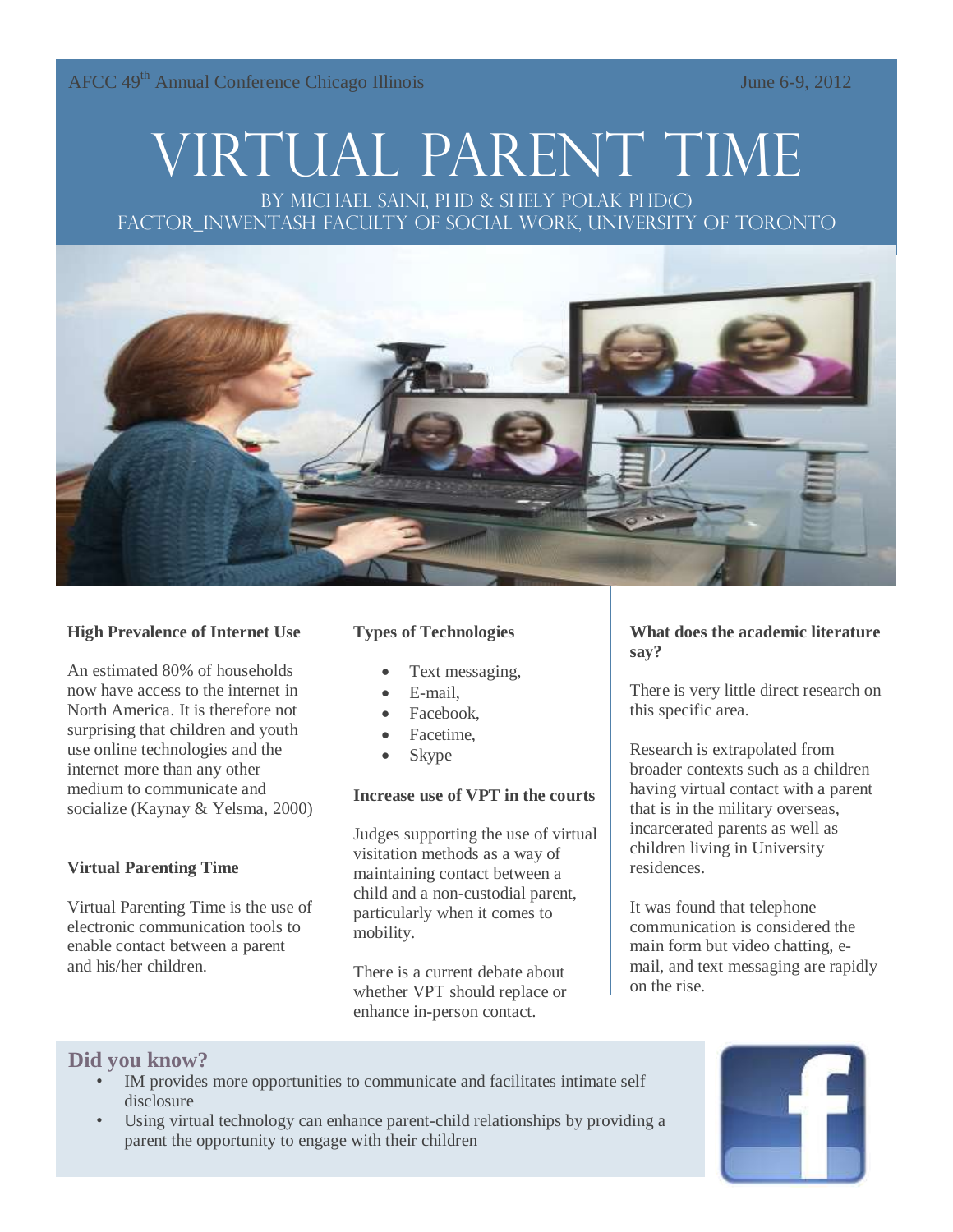#### **Benefits of VPT:**

Children felt closer to their parent when using technology.

Parents "friending" their children on social networking sites will allow them access into facets of the child's life that may not otherwise be accessible to them.

#### **Limitations of VPT**:

Conflicts can arise by children or parents deleting comments or responding to messages promptly, children or parents finding upsetting information online about one another and children resisting communication by virtue of feeling monitored by their parent.

#### **When is Virtual Visitation Ordered?**

80% of cases were virtual visitation was ordered are mobility cases (petition by one parent to relocate with the child (ren) to another city, province or country).

The use of virtual visitation in mobility cases is inexpensive, global and allows for the maintenance of the parent-child relationship.

On the other hand, the use of only virtual visitation can leave noncustodial parents feeling dissatisfied and frustrated.



Evidence gathered generally supports the use of technology to maintain parent-child relationships when physical contact with a parent is limited.

#### **What are actual children saying?**

After conducting interviews with children of divorced parents recurring themes were identified.

- 1) Import for parents to "get with the times" and learn how to use Facebook, BBM, text messaging while at the same time giving them their own space.
- 2) Kids preferred text messages or emails when they just needed to provide factual information
- 3) To develop more "closeness" or "bonding" with a parent, Skype is the best method since both "need to be fully engaged in the conversation" whereas its easy to focus on other things when using instant messaging.
- 4) Aside from real "face-to-face" contact, Skype is the next best thing to ensure parent and children can keep in contact –

While online communication was reported to be steadily increasing, kids reported feeling as if virtual visitation even using Skype should not replace real contact.

Kids felt a barrier in developing emotional closeness and higher quality relationship if it was just limited to online methods.

#### **Considerations in Drafting VPT Plans**

- Structuring contact so that children are not exposed to parental conflict;
- Clear parenting plans that ensure no interference between the child and access parent
- Consistent and predictable dates and times for parent-child virtual contact
- Clear expectations about the contact between children and parents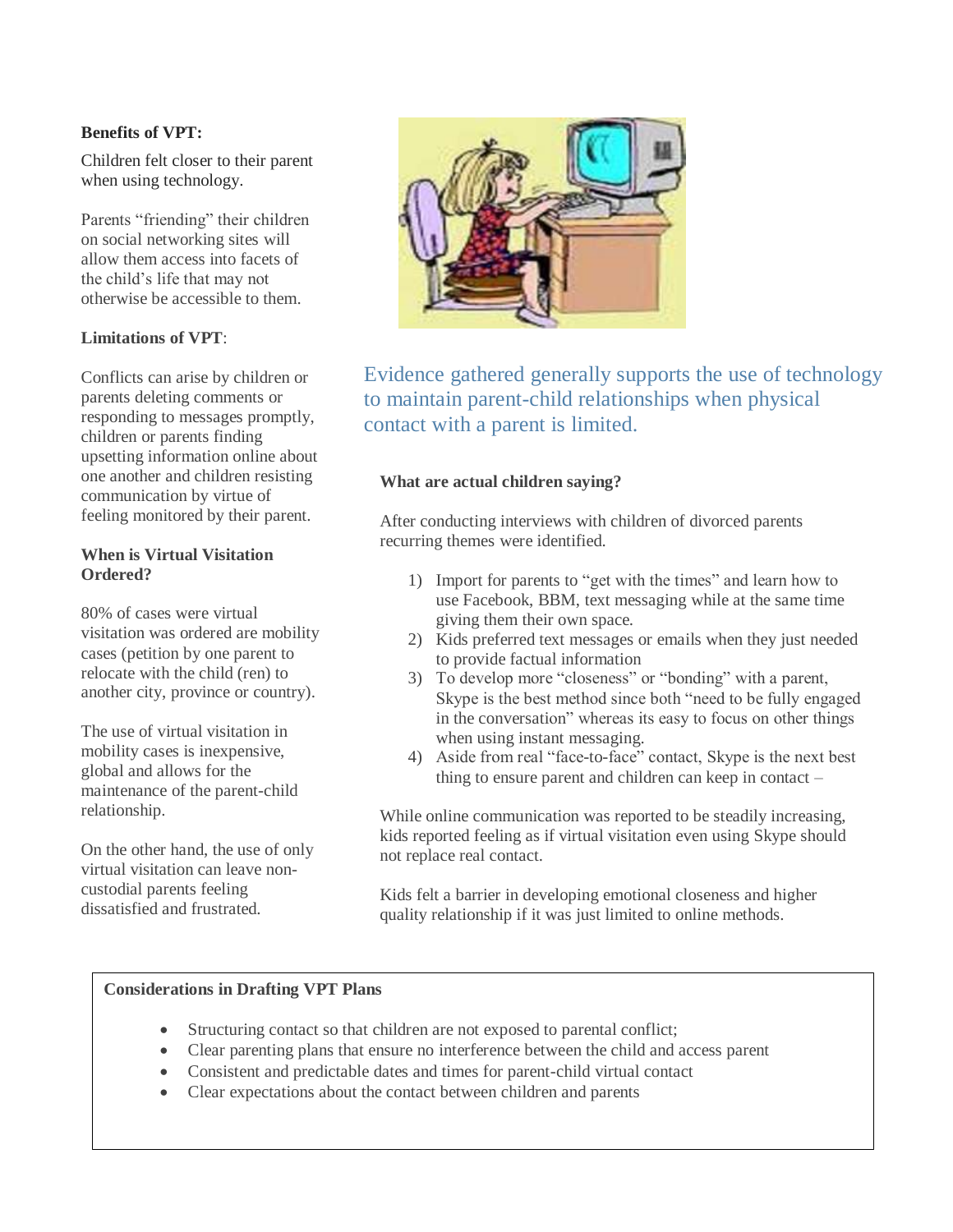# **Summary of Developmental Considerations for Virtual Visitation**

| Developmental<br><b>Stage</b>                             | <b>Consideration</b>                                                                                                                                                                                                               | <b>Parental Assistance Required</b>                                                                                                                                                                                                                                                                                     | <b>Relevance to Virtual Visitation</b>                                                                                                                                                                                                                                                                                                                                                 |
|-----------------------------------------------------------|------------------------------------------------------------------------------------------------------------------------------------------------------------------------------------------------------------------------------------|-------------------------------------------------------------------------------------------------------------------------------------------------------------------------------------------------------------------------------------------------------------------------------------------------------------------------|----------------------------------------------------------------------------------------------------------------------------------------------------------------------------------------------------------------------------------------------------------------------------------------------------------------------------------------------------------------------------------------|
| <b>Toddler Child</b><br>$(18$ months - 3<br>years of age) | Beginning to use<br>$\bullet$<br>computers for<br>educational and non-<br>educational games<br>with assistance.                                                                                                                    | Highest degree of parental<br>$\bullet$<br>assistance required for<br>toddler to participate in<br>virtual visitation.                                                                                                                                                                                                  | $\bullet$<br>Cognitive, emotional, language,<br>physical, and moral development<br>in this stage suggest that virtual<br>visitation can occur, since the<br>toddler is beginning to make links<br>between self and family, put<br>words together to form sentences,<br>etc.                                                                                                            |
| Preschool<br>Child $(3-5)$<br>years of age)               | Computer use for<br>$\bullet$<br>educational and non-<br>educational games.                                                                                                                                                        | Child has more ability to<br>$\bullet$<br>operate basic technology,<br>but would still require<br>parental assistance for tasks<br>such as typing.                                                                                                                                                                      | Likely to get good use out of<br>$\bullet$<br>video conferencing where typing<br>is minimally required.<br>Use of technology is increasing in<br>$\bullet$<br>this developmental stage; better<br>ability to initiate interactions,<br>engage, participate, and expand<br>on virtual visitation interactions.                                                                          |
| School-age<br>Child $(6 - 8)$<br>years of age)            | Use of computers in<br>$\bullet$<br>home (homework and<br>video games).<br>Increased use of<br>$\bullet$<br>computer in school<br>curriculum.                                                                                      | Moderate degree of parental<br>$\bullet$<br>support required.<br>Parents still required to<br>$\bullet$<br>arrange virtual visitation<br>times and ensure child is<br>present.                                                                                                                                          | Instant messaging and email can<br>$\bullet$<br>be introduced, given children's<br>ability to type, read, and write.<br>Greater emotional expression<br>$\bullet$<br>during virtual visitation.                                                                                                                                                                                        |
| Pre-<br>adolescence (9-<br>12 years of<br>age)            | Proficient use of TV,<br>$\bullet$<br>DVDs, and video<br>games.<br>Very adept at<br>$\bullet$<br>computer use<br>(homework and video<br>games).<br>Increased use of social<br>$\bullet$<br>networking such as<br>Facebook.         | Child could be more<br>$\bullet$<br>involved in the scheduling<br>of virtual visitation times.<br>Children of this age would<br>$\bullet$<br>have an increased ability to<br>use messaging, email,<br>Facebook, Skype, and have<br>independent use of a phone<br>for phone calls and texting.                           | Virtual visitation can easily be<br>$\bullet$<br>maintained at this stage as<br>children use the internet and often<br>have extensive knowledge on<br>how to use it.<br>Opportunity for elaborate<br>$\bullet$<br>discussions using virtual<br>visitations; this can help child<br>develop deep sense of loyalty to<br>family and friends (even if<br>parents are divorced/separated). |
| Adolescence<br>$(13 - 18$ years<br>of age)                | Adept at multi-tasking<br>$\bullet$<br>with a variety of<br>technologies.<br>Significant increase in<br>the use of social<br>networking media,<br>with this being the<br>preferred method for<br>adolescents to stay<br>connected. | Little to no parental<br>$\bullet$<br>assistance required for<br>virtual visitation.<br>Teens are increasingly in<br>$\bullet$<br>charge of their own<br>scheduling.<br>Teens likely require little to<br>$\bullet$<br>no assistance in operating<br>the technology and<br>programs required for<br>virtual visitation. | Important for other parent to<br>$\bullet$<br>maintain visitation to avoid<br>negative consequences, or<br>disruptions in parent-child<br>relationships.<br>Ability to see perspective of other<br>$\bullet$<br>parent is an important concept for<br>child when engaging in virtual<br>visitation and in understanding<br>the purpose and benefits of virtual<br>visitation.          |
|                                                           |                                                                                                                                                                                                                                    |                                                                                                                                                                                                                                                                                                                         |                                                                                                                                                                                                                                                                                                                                                                                        |